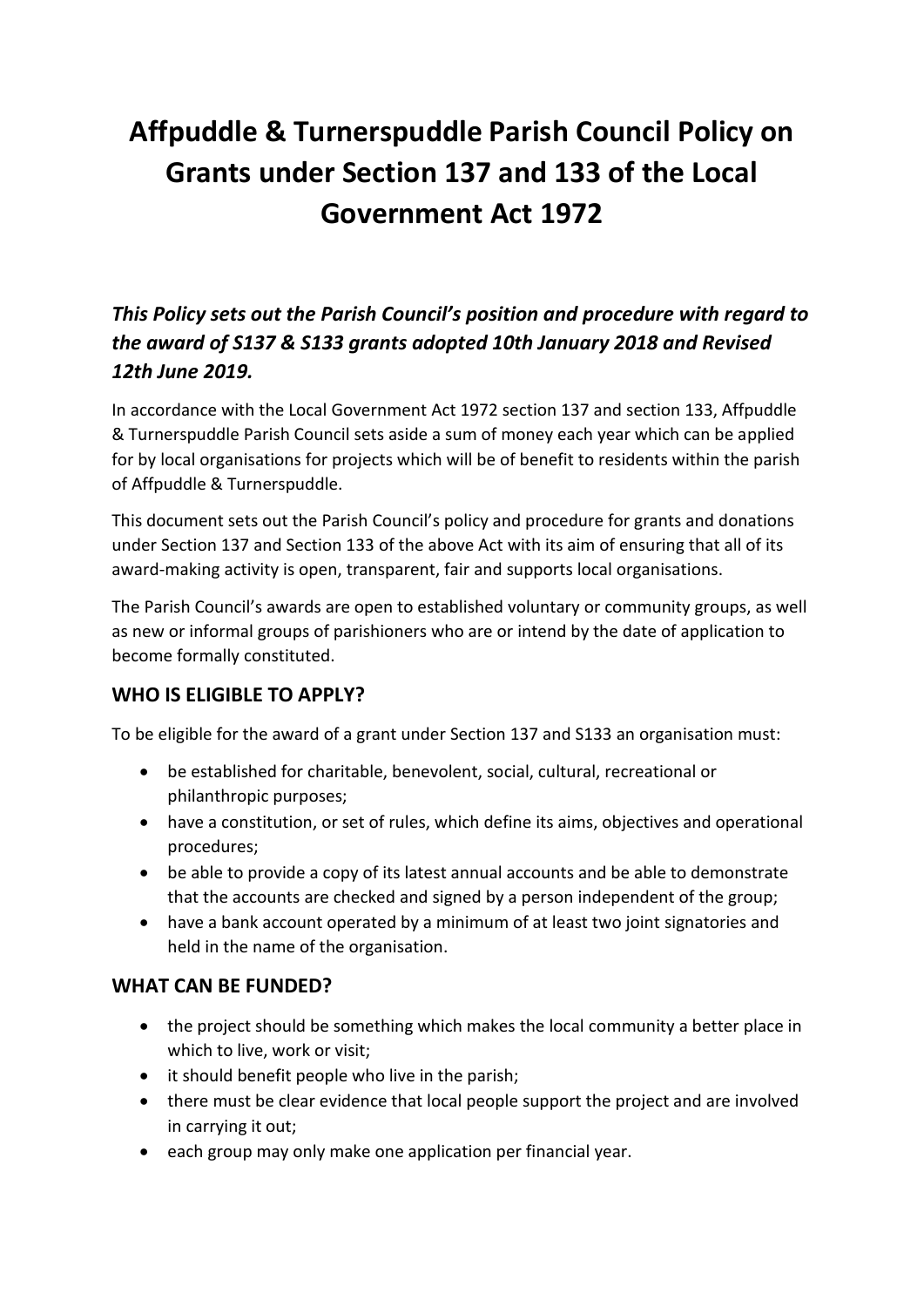## **THE FOLLOWING ARE NOT ELIGIBLE**

- support for individuals or private business projects;
- projects which are the prime statutory responsibility of other government bodies;
- projects which improve or benefit privately owned land or property: 2
- projects which have already been completed or will have been completed by the time the grant is made.

## **CONDITIONS OF SUPPORT**

The Parish Council may make the award of any grant subject to all or some of the following conditions. Required conditions will be at the discretion of the Parish Council and take into account an organisation's individual circumstances:

- An application must be able to demonstrate that funding is not available from either retained reserves or any other external source of grant funding.
- In order to fully understand your project or activity, parish councillors may wish to visit your project or activity, prior to it commencing. They may also wish to conduct a site visit once your funded project is underway.
- As a minimum, you will write to confirm receipt of the cheque for audit purposes.
- Funding must only be used for the purpose agreed with the Parish Council and if the monies are not spent on the items agreed, they must be returned.
- Funding must be spent within the financial year awarded and cannot be added wholly or partly to your reserves.
- If your project costs are more than you anticipated on your application, any shortfall must be met by you.
- The Parish Council would ask that you acknowledge its support in your publications, publicity and annual reports.
- Successful applicants will be requested to report back to the Parish Council on the outcome of the grant and details of the expenditure.
- If an application is made from an organisation which has legal agreements in place with the Parish Council, these agreements may by their nature, affect the award of any grant.

#### **HOW WILL DECISIONS BE MADE?**

All applications will be judged after the closing date. Decisions will be made by The Parish Council, with its decision being final. Unfortunately, the Parish Council may not be able to fund all projects as there may be more applications than there is money available. However, all applications will be considered carefully. Due account will be taken of the extent to which funding has been sought or secured from other sources or the applicant's own fund-raising activities.